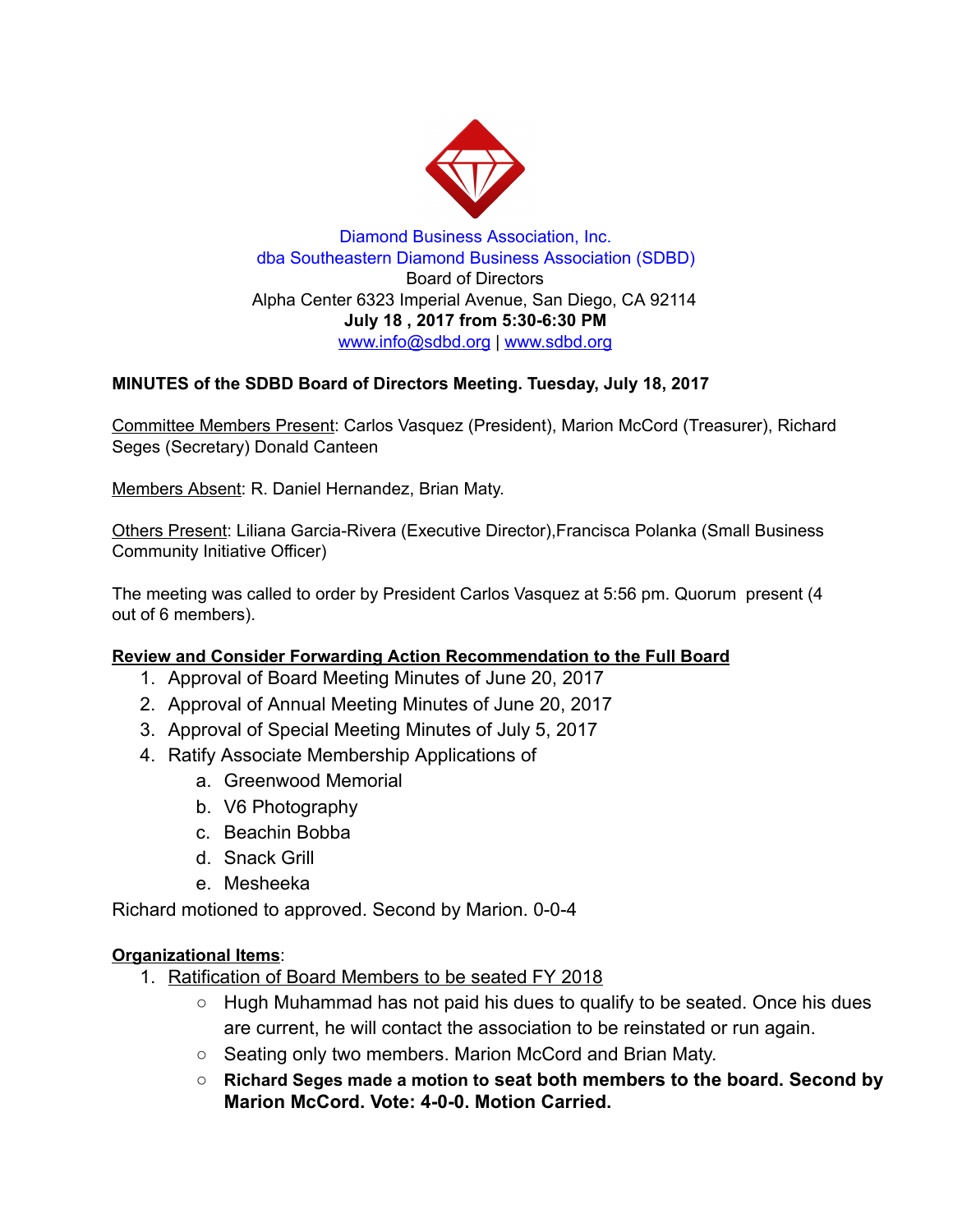- 2. Election of Officers for terms for FY 2018 Carlos Vasquez, President Marion McCord,Treasurer Richard Seges, Secretary Richard Seges made a motion to install officers. Second by Donald Canteen. Vote: 4-0-0. Motion Carried.
- 3. Authorization to contract Andres Garcia for FY 2017 Audit.

Liliana Garcia-Rivera has spoken with Mary Joseph about the average fees charged by accountants for audits and returns. Mary Joseph recommends Andres Garcia as the most reliable and affordable. Last year he was paid \$3,000. Carlos Vasquez proposes that the easiest thing to do this year is to move forward with this contract and next maybe circulate another RFP. Donald Canteen motioned to authorize a budget cap of \$3,000-\$3,500 to contract Andres Garcia to prepare audit and returns. Marion McCord second 4-0-0. Motion Carried.

- 4. Budget Modification in September 2018 Liliana Garcia-Rivera reported that Ouchi Courtyard and the Alpha Center will bring revenue. Mary Joseph wants to wait until September to reassess. We've reduced staffing so additional personnel budget is now available.
- 5. Commercial Kitchen Use Agreement with Roger and Kareena Tatemen Liliana Garcia-Rivera reported that Roger and Kareena Tatemen were good candidates to enter into a contract to rent the commercial kitchen space at the Alpha Center. Discussion centered around hours and staffing for use. Richard Seges requested time to review a contract. Richard Seges asked Francisca Orellana to prepare a draft agreement for his review.
- 6. Enter into Lease with Ouchi Courtyard

Richard Seges reported that upon review of the lease agreement he is concerned that an unrelated third party (Ito Girard & Associates) is building it out. We need user agreement for shared spaces. Richard Seges suggested that before entering the agreement we need a legal review of the lease. Liliana Garcia-Rivera is concerned about the time frame because all parties are waiting for the BID to finalize the contract. Liliana Garcia-Rivera asked board for authorization to retain legal counsel. A line item should be added to the budget for legal counsel. We can email budget to all board (free to \$500). Donald Canteen made a motion to authorize an email vote to review the budget with a \$500 line item for legal fees included. If there is consensus through email, then we move forward with the project, if there is a problem then there should be a special meeting called. Marion McCord second. 4-0-0 Motion Carried.